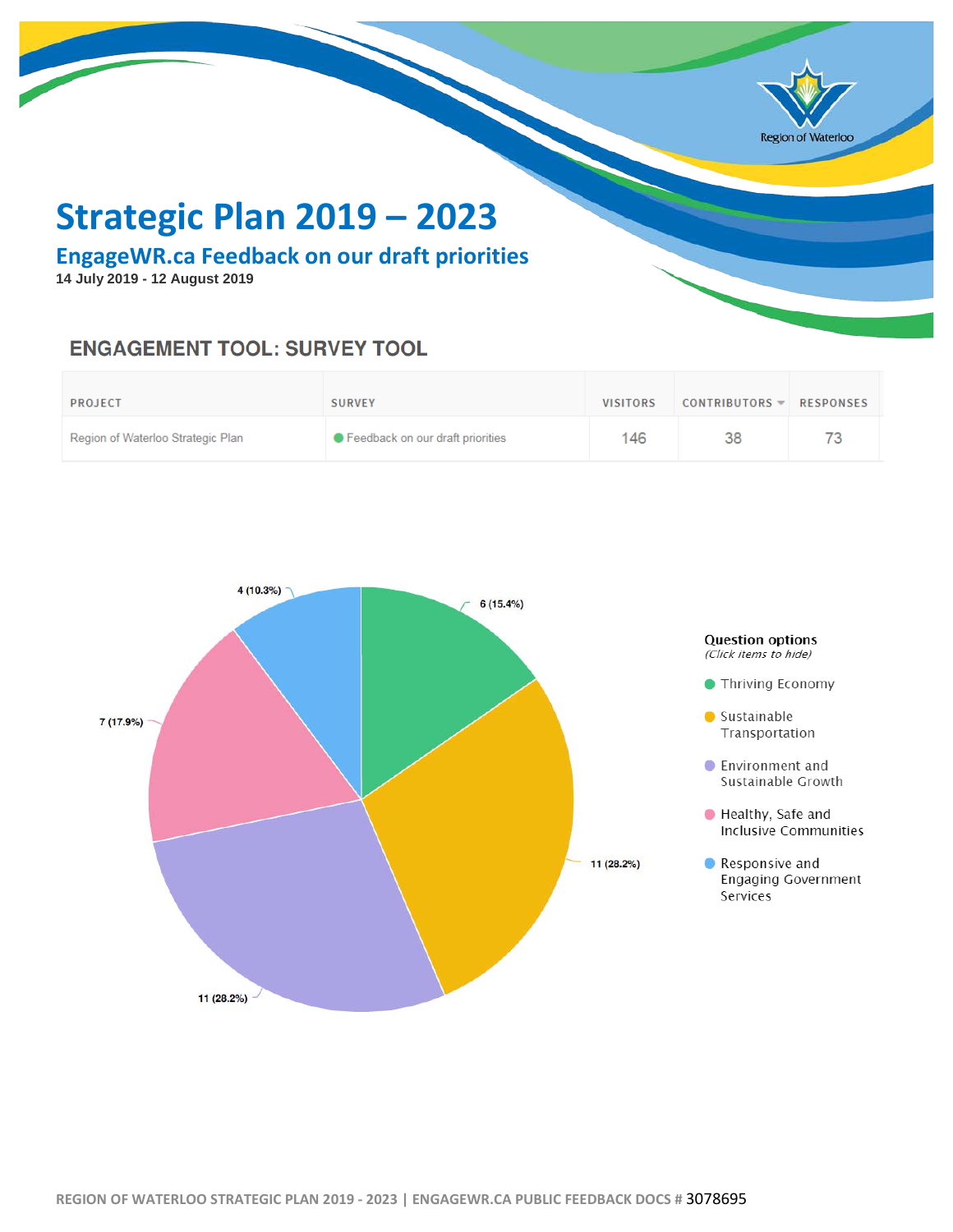

## **1.1 Create a business supportive environment to help attract new employers, talent and investments in Waterloo Region.**

#### **Participant responses**

This should not come in the form of subsidies. The real issue is talent leaving the area because there is nothing to do here. We need to invest in cultural activities that give particularly the young tech industry something to do in their spare time.

Education is key to attracting new people. We have the universities, the college and a good education system. Technological companies are abundant so now we need the skilled workers to keep these companies part of our vibrant economy.

Businesses go where they can hire talented people. Sure, a business will never turn down a tax break, but they are neither necessary nor sufficient to convince a business to set up shop in an area. Access to talent is the only thing that truly matters. To encourage businesses, we need to make Waterloo region an area where talented people want to live.

Very important

## **1.2 Provide the infrastructure necessary to create the foundation for economic success.**

#### **Participant responses**

We have the infrastructure already. I hear from companies 2 reasons they won't invest here: 1. nothing for employees to do in their spare time and 2. traffic to and from Toronto.

Start ups have been successful because we have the workers, the support of the region, and the leadership to share their expertise.

Public transit is essential infrastructure for this. We need all day 2-way Go trains in order to attract talent from Toronto. Make it easy for Torontonians to commute to Waterloo region when they are considering trying a job in the area. Make it easy for Waterlooers to pop into Toronto for a weekend concert.

This is what all levels of government should focus on. Setting the table for private industry to thrive.

## **1.3 Enhance and sustain arts, culture and heritage opportunities to enrich the lives of residents and attract visitors to Waterloo Region**

#### **Participant responses**

This should be the priority. We have next to nothing going on for a region this populous.

We have many cultural events, many associations who will support and plan events.

While I greatly enjoy things like the KW Symphony, I think this objective is a "nice to have". I think this is lower priority than other efforts.

To attract people and their talents they need to want to live here.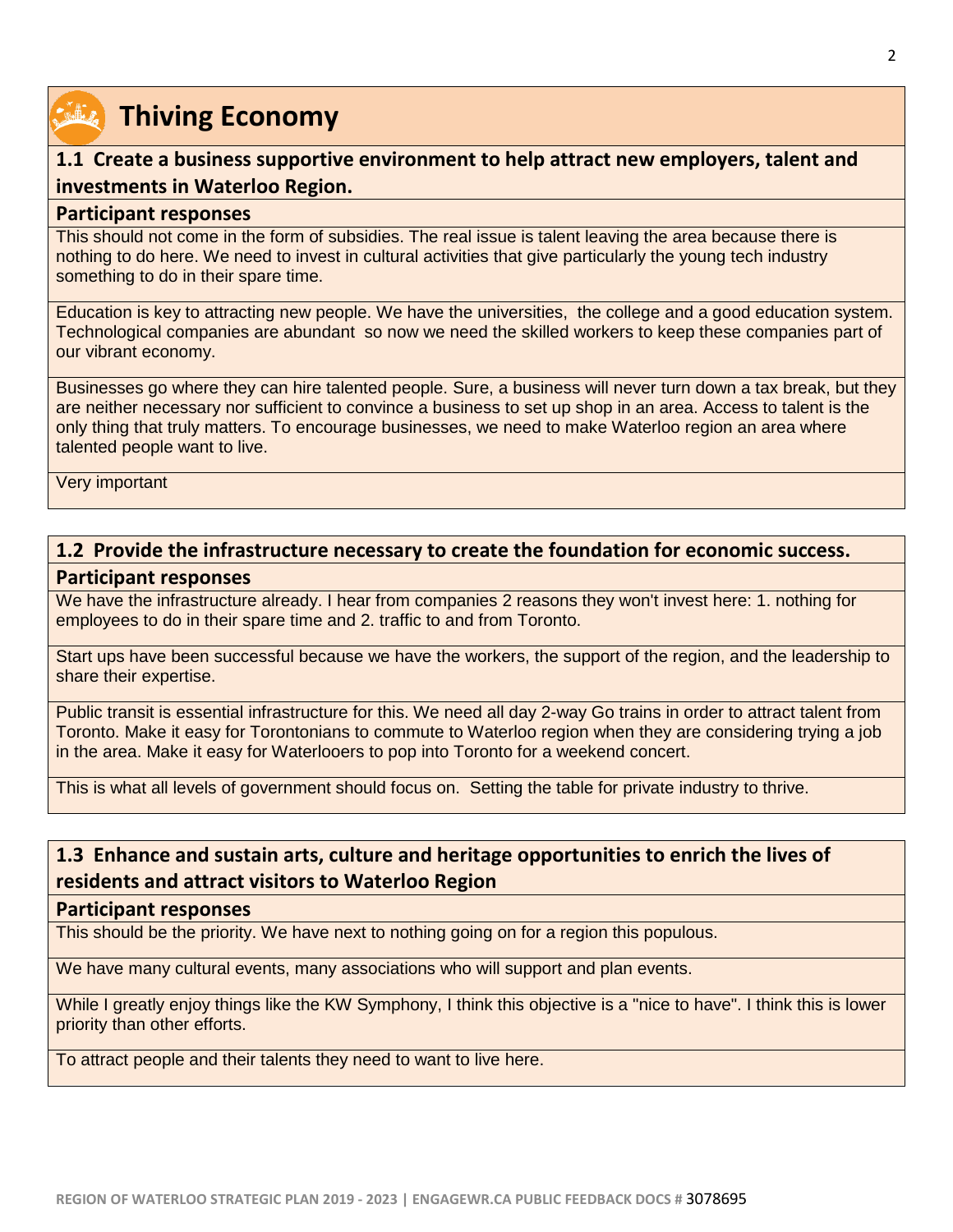## **1.4 Grow air service and aviation-related activities at the Region of Waterloo International Airport.**

#### **Participant responses**

This seems contradictory to the goal of making Region of Waterloo most eco-friendly/sustainable region. Air service is extremely bad for greenhouse gas emissions.

Region needs to push through the NIMBYism that threatens to prevent the Region from taking advantage of the airport they have available.

Wouldn't be necessary if we had a high speed rail link to YYZ.

Expand the airport facilities with an eye to safety and noise control. Work with the neighbours to provide an atmosphere which will provide enhanced services.

Our airport has thus far been a collosal waste of money, and will likely continue to be so. While not enough to make up for all the bad decisions regarding the airport, one thing that would benefit business in the area is securing a flight offering between our airport and SJC (San Jose). Even just to SJC on Monday and return on Friday would be great, although daily return would be ideal. This would save tech employees in the area about an hour at each end of the trip.

If there were some sort of dedicated transport link between YKF and YYZ (or nearby transport link) it could provide two benefits: 1) make it possible to fly into YYZ and connect to a regional flight out of YKF (or viceversa). 2) Provide an alternate transport mode for KW <-> Toronto transit for the southern half of the region: one with ample parking and easy in/out access (as opposed to downtown Kitchener GO/Via service).

Largest "low hanging fruit" opportunity we have in the Region of Waterloo. Treat the airport with as much passion as you did for the LRT and it will pay off...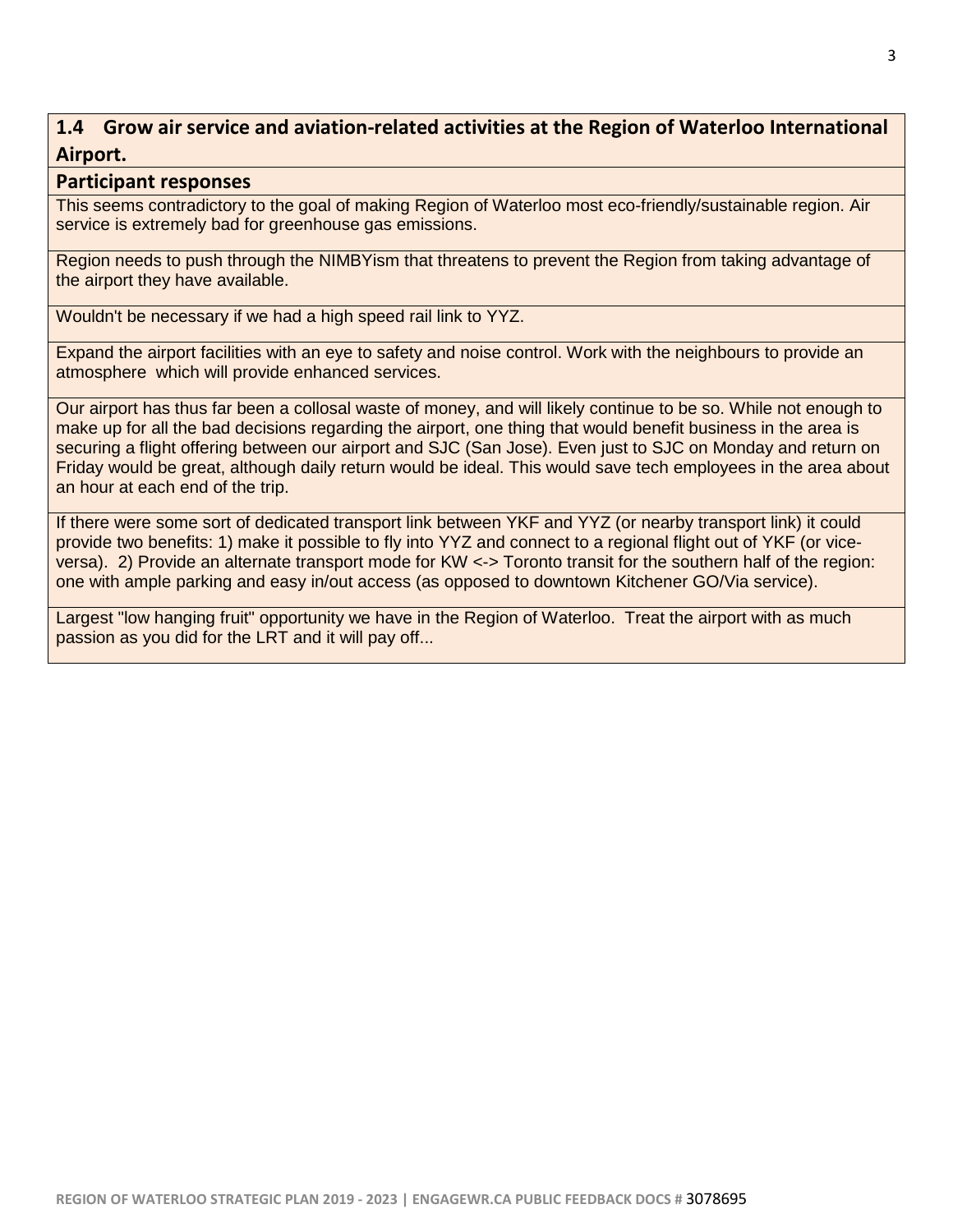

## **Sustainable Transportation**

## **2.1 Enhance the transit system to make it accessible and appealing to the public, and to increase ridership.**

#### **Participant responses**

Agree with the idea, but I do not believe that Waterloo should solely rely on GRT. It would only create a monopoly, which wouldn't benefit the pedestrians, and the transit routes would only work to generate more profit, rather than improving transit efficiency for all.

I don't know what appealing to the public means - is that cost effective, quick, reliable, safe etc? I think speed is essential. I rarely take public transit because it's simply too slow

Make public transit free for all

I would love to be able to take transit to work, but it is terribly inconvenient currently. It's not feasible for us to give up even one of our two vehicles because of how slow the current system is. The new LRT is AWESOME and should be expanded with branch lines all throughout the region. We should take the bold step of committing \$2-3 billion dollars towards this goal over the next 5-10 years. As a taxpayer in the region, I would gladly support a significant tax increase in order to accomplish this. Speaking of being bold, we should find a way to make our public transit significantly cheaper. Most people in this city will continue to own a vehicle - and certainly for myself, I will continue to do so - we have family and friends out of town, enjoy camping, etc. But I would take the LRT to work if it was faster and would save me money. Right now, with the cost of a monthly pass, it's cheaper and faster to drive.

The new LRT is clean and bright - we should take steps to make sure it remains exceedingly clean and well maintained.

An example of my situation, despite living near the core in Kitchener: 20 minute walk to the nearest LRT station + 20 minute ride to work (U Waterloo). I could take the bus from near my home to the LRT station, but it is actually slower than walking. On a good day, it takes me 15 minutes to drive. The worst case is 30 minutes. If the time could be down to 25 minutes, I would use transit every day.

Decrease fares, make ION free between DTK & Uptown Waterloo (ex. Calgary downtown), no more free parking (parking fees can subsidize transit).

Add more bus routes to suburban areas. I don't use transit at all because the service to my area is terrible (Lakeshore North). To get from my house to my work (UW) the bus route is slower than walking and approximately 4 times slower than cycling.

I am interested in seeing the ION running on University from RIM park to the Boardwalk.

Improving transit system includes increasing frequency of transit routes to make it a viable option for folks. A bus that comes every 30-minutes is not an incentive for someone to get out of their car. Also, the Region should be looking at free fares for youth under 12 - this will encourage families to use transit and will help those who cannot afford otherwise.

You need to clear the bus stops and sidewalks before commute time in the morning in winter.

Region is too focused on North-South transit. There also needs to be improvements/focus on East-West transit.

Better connection between Cambridge and KW, more access to bus routes along obscure side-streets.

Keep the cars off the road by looking at ways to keep the ticket pri as affordable with quick access from almost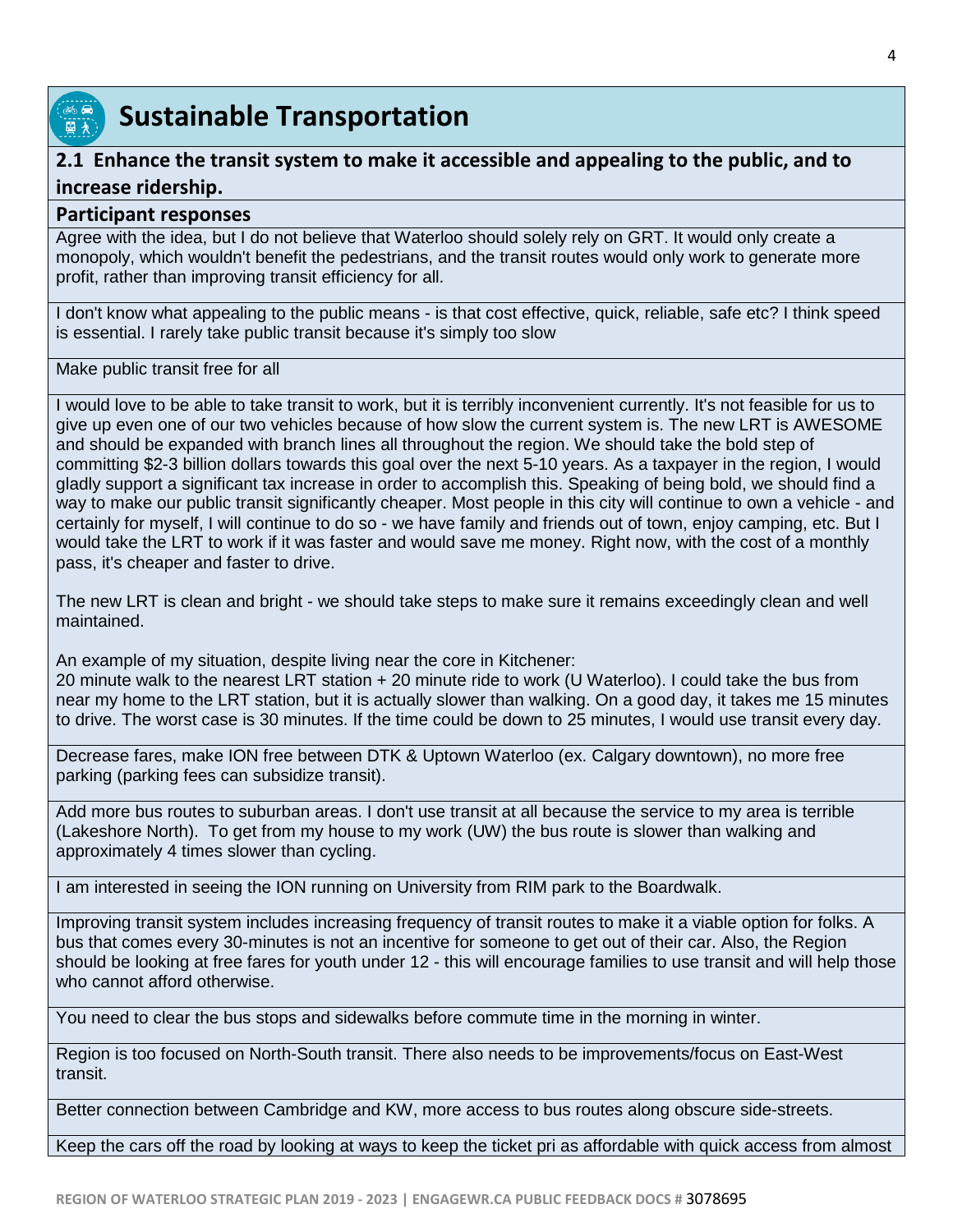anywhere in the region.

ION is a great start.

ION is terrific. Parking at the Conestoga end of ION is needed as people will park in the mall.

A long-term agreement with Conestoga and Fairview malls should be reached to allow free parking for Ion riders.

Waterloo Region has taken a great leap forward in launching the ION light rail system, and by implementing associated improvements to GRT bus service. The region is already realizing the urban intensification goals it set when it planned ION. Going forward, the Region should work to keep the momentum going by setting ambitious targets for ridership increases and mode shift away from personal motor vehicles. In addition to more frequent GRT service and better geographic coverage to reach more riders, the Region should look at gradually reducing fares to make transit a more attractive option. It should also strongly consider eliminating fares entirely for children 12 and under, for several reasons: It will help boost future ridership by normalizing transit use among young people; it will make transit more affordable for parents of young children; and it will remove what could be considered an economic penalty to parents of young children who choose not/can't afford to to drive a car. By "penalty," I mean that parents who have cars don't pay more to have their kids in the car when travelling, while parents who use transit are forced to pay fares for their children. Given that transitusing parents are often earning lower incomes than those who drive cars to begin with, eliminating fares for children 12 and under also makes sense from an economic equity point of view.

You need to clear the bus stops and sidewalks before commute time in the morning in winter.

Having Central Station be the new hub for all travel to/from the region in the near future with GO Transit being the main operator providing intercity service, easyGO fare cards should be replaced with Presto to better integrate and make it less hassle for passengers, Ottawa does not have any GO service but utilizes the Presto system. Townships need better bus service to allow access to the rest of the region without the need for taking a car. Route 77 Wilmot is very underserved with only weekday service at peak times, this doesn't allow for much time in the city to do anything and runs on the assumption everyone in the township has a 9-5 job where the bus would work. Increasing service to at least every hour like Elmira was, which has since changed to every 30 minutes plus Saturday service, is the least the region must do to better connect the region. We tend to be ignored in the townships, it's time we are connected with the GRT network with meaningful service!

With the changes to the GRT system with ION, I think that the cancellation of smaller routes that actually link communities is harmful. Further there are now greater risks to women, older adults, children and teens, and people with disabilities because they now need to navigate their own way farther to get to a stop. The other issue is that the cost of fares is very simply too high. The fare and the system caters largely to wealthier people. I would suggest a tax hike to reduce the cost of transit fares. A rider really should not have to pay 3.25 to travel. The cost is prohibitive which makes me wonder about the transit system being unaffordable to people who need it most. Another item is safety around stops in winter. I am quite concerned about the lack of snow and ice cleanup after snow and ice buildup. I've seen people fall, nearly slip under buses, and have incredible difficulty navigating the stops in the winter. There have been four-week long periods where snow and ice have not been removed. Addressing fares and safety at stops would increase ridership. On the positive I am supportive of the LRT and appreciate the bus drivers kindness and flexibility during the transition. I'm also impressed with your phone asssistance. I'd like you to pay attention to these more human details

#### I fully support this objective

Is it possible to make public transit free? At a minimum can it be free up to grade 12? Would it mean allowing advertising to pay for it or raising tax dollars maybe both. The benefit is creating a generation that looks beyond cars and less road infrastructure is required to move people on transit. A City for people, not cars.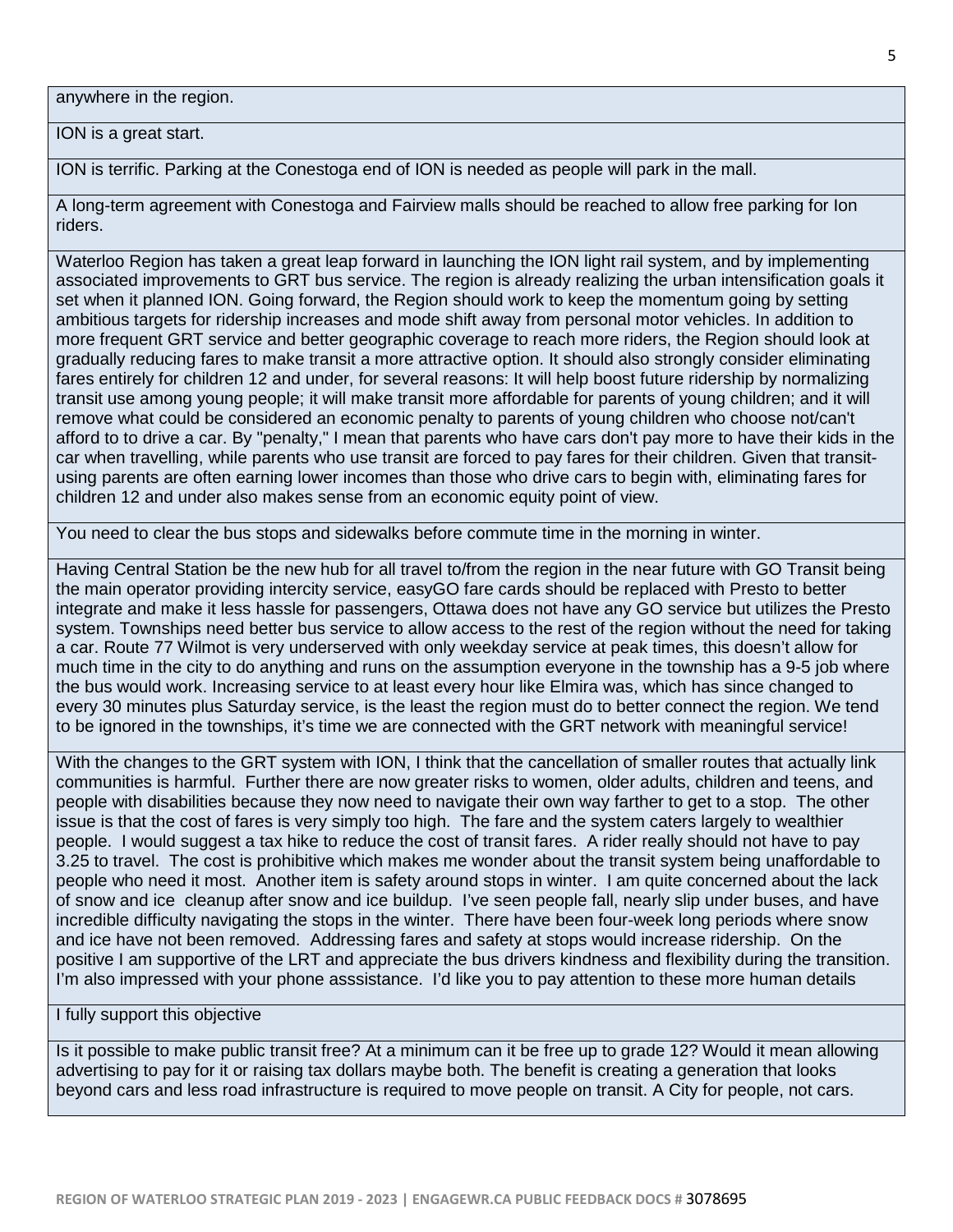### **2.2 Improve roads and rail transportation services to and from Waterloo Region.**

#### **Participant responses**

But the construction should not take too long. Current constructions on LRT had destroyed many shops and markets, leaving significant damage to the market.

Yes please, including coordinated construction.

Faster more frequent Go Trains and/or Via Rail trains to Toronto are needed

Roads are still an important part of city and it will still be important to invest in this area. The region should work with the province to have a highway built from North Waterloo / Guelph directly to Toronto. Within the region, we should be a pioneer and set up dedicated roads for autonomous delivery vehicles. The use of roundabouts is good and this work should continue to be built. Can we figure out how to synchronize the traffic lights?!?

Two-way-all-day-GO

More trains and/or buses to Toronto would help . Look into allowing a low-cost bus company like Mega Bus to add service between Kitchener and Toronto. Greyhound is a too expensive and not as user- friendly as Mega Bus

Expand the Ion network laterally (University Avenue, Northfield, Colombia etc).

We need to focus on solutions to the 401 corridor.

There are a lot of un-used rail lines in Cambridge that could be re-purposed for the LRT

Highway seven needs to be a high priority. The rail services need to be better without all the stops in between. It takes too long and it becomes frustrating. I

Keep lobbying

Rail transportation in particular is vital.

I am in strong support to improvement of passenger rail transportation services.

Geographic directions don't work here. King St is N/S in Waterloo and E/W in Kitchener and all other streets similarly confusing. To improve roads decide on one set of geographic directions regardless of the fact that they are not really aligned with the compass. It would improve people's ability to find their way around. Recommend King Street is N/S and Victoria St is E/W.

The Region should continue – and step up – its advocacy for a more robust intercity rail network to move people between our region and other centres, particularly Toronto and Pearson Airport. The Region should also take a clear position that improvements to commuter and leisure rail service should take priority over road/highway improvements. One need only drive Highway 401 on any given day to see that the hundreds of millions of dollars pumped into maintaining and widening it over the years has fallen short of delivering safe and efficient passage of people and goods to and from Waterloo Region. The phenomenon of "induced demand" is powerfully demonstrated by the fact that additional lanes only bring additional traffic, rather than the stated goal of relieving congestion. This is throwing good money after bad, and is akin to trying to cure obesity by loosening one's belt: It doesn't work.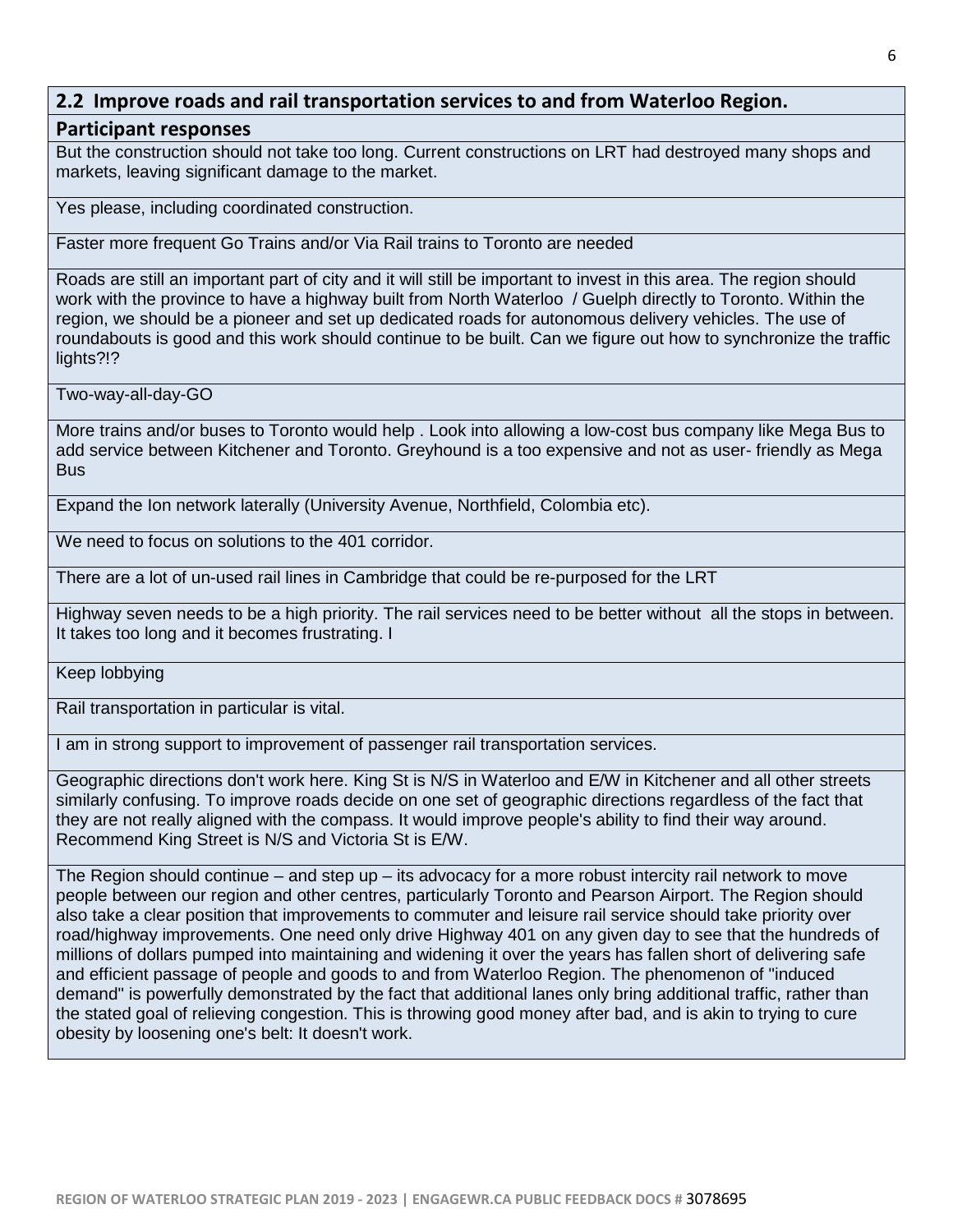## **2.3 Increase participation in active forms of transportation (cycling and walking).**

#### **Participant responses**

Waterloo should focus more on improving transit service for now. Increasing more direct transit routes, and schedule would definitely help, rather than making people cycle or drive. Waterloo does not even have a safe route for cycling at the moment anyway, and the constructions are killing the lanes. Thus, it only makes sense to fasten up the construction speeds, rather than creating more constructions.

Make it convenient to make this choice.

We need to build the infrastructure for this. There are some great trails that run through the region, and I would love to cycle to work when the weather is nice. Unfortunately, with aggressive drivers, it feels far to unsafe to cycle on the roads. People will take advantage of bike lanes if we build a segregated network of trails through the city, while also considering the distance it takes to get from place to place (IE, not everyone wants the scenic route)

Protected & separated bike infrastructure, good East-West trail connections in Waterloo, "opt out" model on active transportation on road redevelopment ex. by default redone roads should be put on a road diet, get separated bike lanes, sidewalks and active transportation priority signals.

Add a bike lane on Weber Street. You have no idea how disappointed I was to discover this wasn't part of the plan when Weber was reconstructed to add the underpass. The Spur Line is great but doesn't go far enough

Make it safer for pedestrians and cyclists. Penalise drivers for stopping or driving in bike lanes. I am a confident cyclist (ex bike racer) and there are still designated bike routes in the city I would never ride because they are dangerously designed. Offer more separate bike routes e.g. laurel trail, iron horse trail and a lot more people will cycle.

Segregated bike lanes. Make it safe. Do it now. No more deaths, please.

Prioritize infrastructure for pedestrians and cyclists ahead of cars: these are the more common and accessible forms of transportation. Cars should not take priority. This is too weak as-is.

See comment on 2.4 below. We need to build infrastructure to attract new users, and reduce vehicle speeds & restrict turning movements to increase participation in active transportation.

Infrastructure, infrastructure, infrastructure. The services in Waterloo are terrible for both pedestrians and cyclists.

Example: Pedestrians: there are too many intersections where they light won't favour the pedestrian until they press the button. This means if you \*just\* miss the light change (which happens often), then you have to wait through 3 sets of lights just to cross the road. Default to always giving the pedestrian the walk signal and deprioritize cars. Similar goes for when a pedestrian presses the button and has to wait through an advanced green. A pedestrian waiting to cross should cancel any car prioritization altogether and let the pedestrian cross. More needs to be done at roundabouts to teach/ enforce pedestrian and cyclist safety.

Cycling infrastructure is a patchy mess in this city, and not enough enforcement is done to keep cars from parking or stopping in cycle lanes. Community mailboxes should be moved off streets that have cycle lanes because cars frequently stop in the cycle lane while they are picking up their mail.

Easier access to ride-share bike programs.

Improved bicycle paths but the biggest thing is to educate both the bicycle and car drivers to k now the rules and obey them.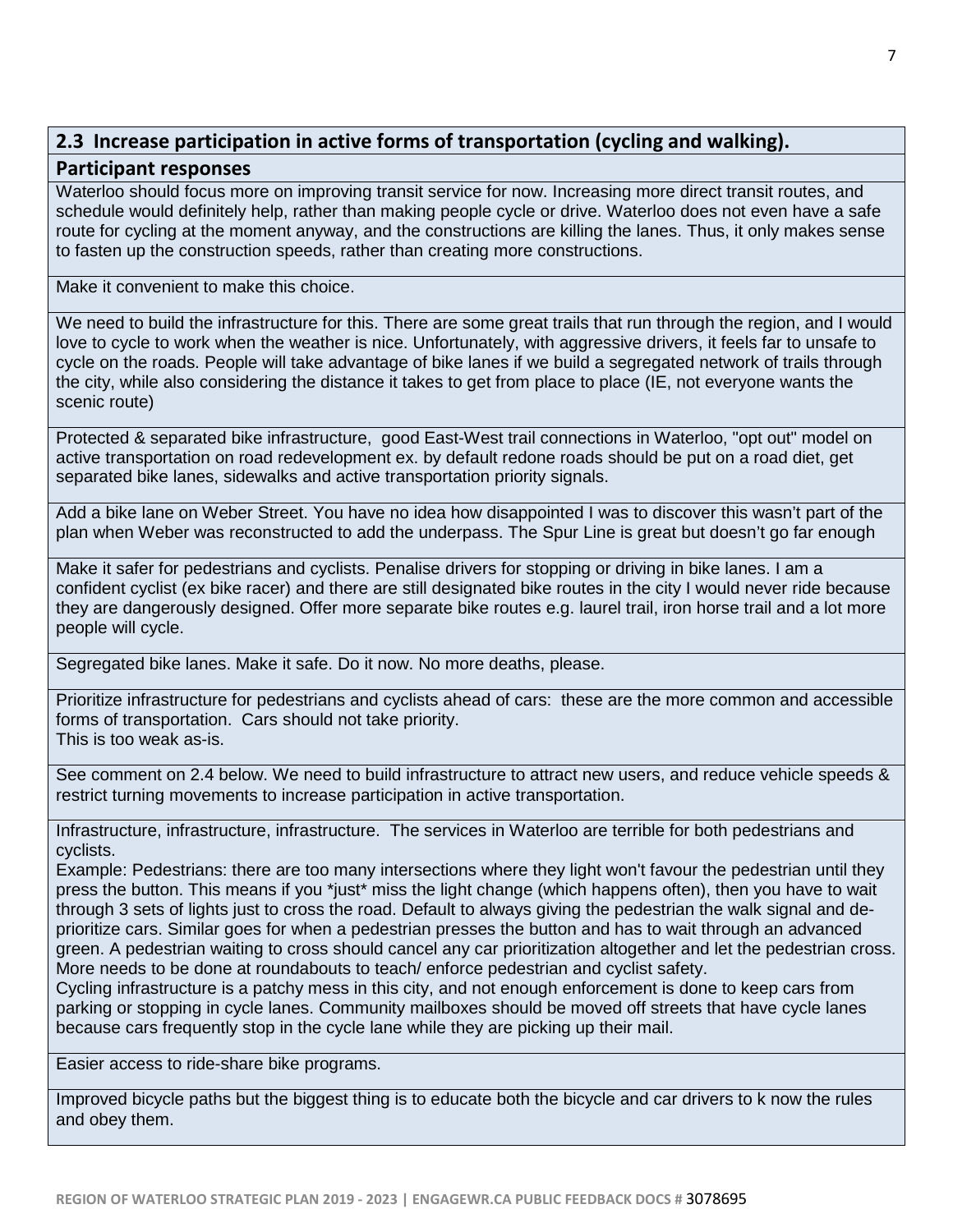better signage and measures to link existing trails

Design roads for walkers and cyclists FIRST, cars second.

The region seems to be off to a good start into this improvement area. Please keep at it and build more momentum in the design and implementation process.

The region can be a city in which a car-free lifestyle can be adopted by a good amount of people, however convenience for all aspects of cycling (trails, accessibility, convenience, safe storage, seamless travel) still can be improved significantly. The suburbs should not be left out of this development.

With new forms of shared bicycles and scooters, could we create more stations that are closer to homes so that the time from front door to the ION or bus stop is shorter.

Existing bike lanes tend to follow very busy arterial routes and do not feel safe due to large construction traffic and buses. A secondary network of implicit (but well signed) paths through residential neighbourhoods would encourage more cycling.

Speaking of induced demand, Waterloo Region has tremendous opportunity to induce the right kind of demand, by expanding facilities for active transportation: walking and cycling. It is now well-established that protected, segregated and well-maintained \*networks\* of cycling and walking facilities lead to increased use of those forms of transportation, just as well-paved and maintained roads lead to increased use of cars. Given the correlation of car use to negative outcomes (GHG emissions that contribute to climate change; health impacts from airborne pollutants, collision injuries/deaths, sedentary lifestyle that accompanies driving; the ongoing costs of road construction and maintenance; decreased liveability for residents who live beside busy roads due to noise, fumes, etc.), the Region has a huge opportunity to change the narrative by giving greater priority to modes of transportation linked to more positive outcomes. Aside from health, environmental and social benefits, there are compelling \*economic\* arguments in favour of giving greater priority to active transportation. One of those arguments is talent attraction and retention. While many longtime residents might not see it, Waterloo Region is in a global competition for top technology talent, which is a key driver of our local economy. If we want to attract and retain the best people, we need to offer compelling reasons to live here: namely, a liveable, vibrant, healthy and forward-looking community where it's easy to get around without a car.

More garbage receptacles would be great to get people walking and cycling. Such garbage cans and their emptying raises costs. So be it.

I think that we have made great progress on this front but that we need to continue to build the infrastructure to create connected and safe cycling trails and sidewalks in order to increase participation

I am impressed with the changes that have happened through the years and believe it should continue. As roads are replaced bike lanes should be added and continue to interconnect with existing bike lanes creating a bike lane network. A step farther would be to create a dedicated bike lane network through the city like the Iron Horse Trail.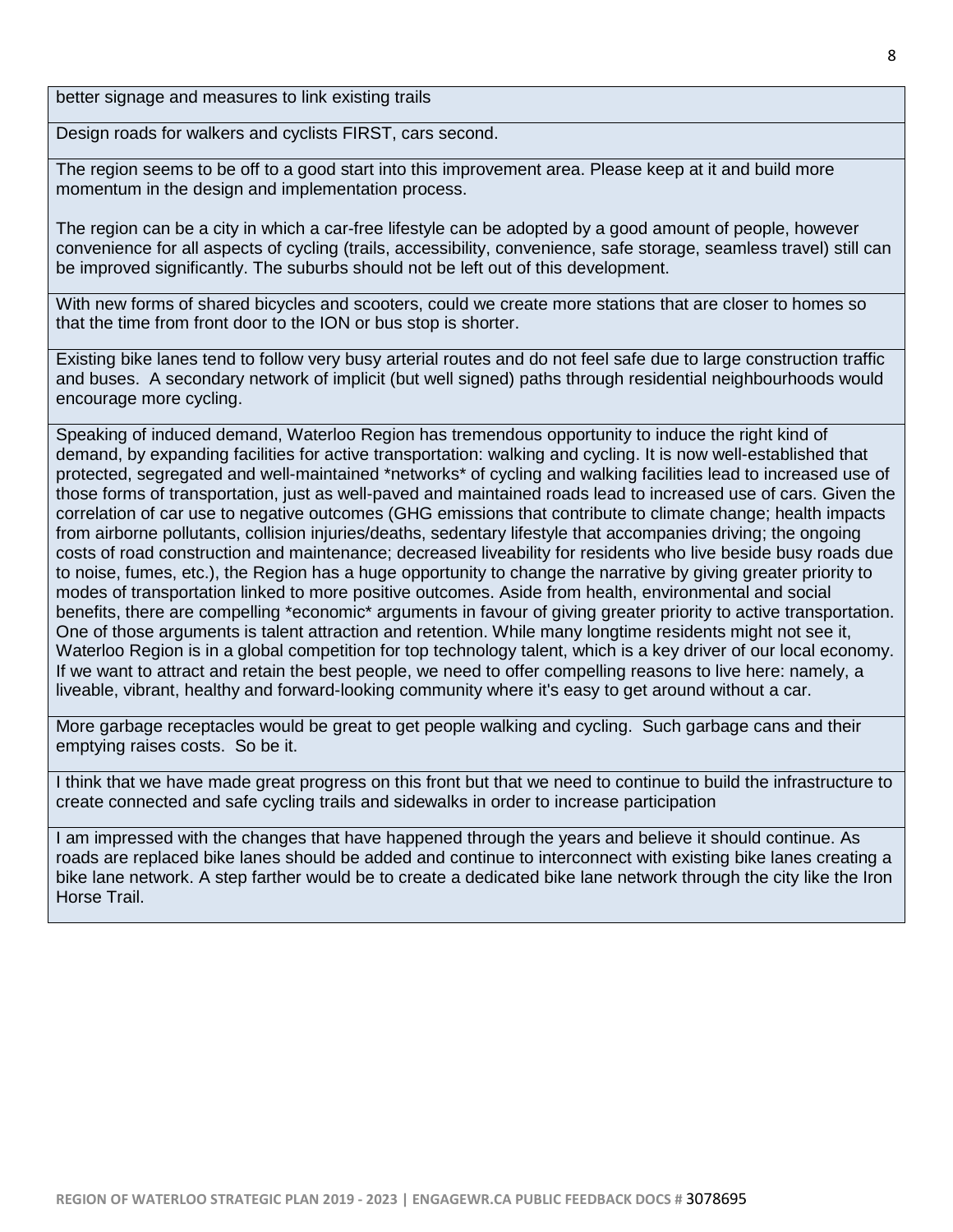## **2.4 Improve road safety for all users/drivers, cyclists, pedestrians.**

#### **Participant responses**

Would agree to the idea, if there were faster constructions.

Queen st. bike path should go all the way downtown

#### - Segregated cycle lanes

- Less focus on policing things like speeding, more focus on dangerous driving (texting). There is a lot of amazing dangerous driving in the city and it seems to be getting worse. Roundabouts are a great way to slow people down, especially in residential areas.

Bike lanes on Regional roads disappear at intersections, the most dangerous parts of the road network. The Region should design intersections to be safe for all residents, including those riding bikes, and provide protected infrastructure even in intersections.

In the cities, there are long stretches of Regional roads with no safe places for pedestrians to cross. They divide our neighbourhoods and put residents in danger. The Region should install more pedestrian crossing infrastructure on Regional roads in the cities.

Intersections of Regional roads have wide turning radii and long, poorly visible crosswalks. At intersections of Regional roads, I frequently experience turning vehicles failing to yield when I cross as a pedestrian with a walk signal. The Region should design intersections to be safe for all residents, even those walking, by reducing turning radii, adding more protected medians to reduce crosswalk length, making crosswalks wider and more visible, changing traffic signals for pedestrian safety, etc.

Speed enforcement, driver education, leading pedestrian intervals at lights, priority for active transportation users at trail crossings.

#### Fix the potholes

More separated bike lanes and dedicated lights for bikes at junctions.

We need bicycle centered infrastructure and laws. "Cyclist kills driver in SUV" said nobody ever. "Cars" do not care. "People driving cars" and treating people on bicycles as "inconveniences", or designing infrastructure that does not prioritize the protection and interests of the most vulerable users should be a crime. Why is my 11 y.o. son legally required to "share" the road with tractor trailers going 60+ km/h? I charge the those who prioritize the "car" with child endangerment. No joke.

It will be imperative for Regional staff to understand that in order to achieve this goal, it may "inconvenience" some drivers. For too long we have pandered to the express needs of the automobile - slip lanes, wide roads, and beg buttons for pedestrians. The Region and staff need to fundamentally shift how transportation planning takes place in the Region. This means protected intersections for cyclists, removing beg buttons from crosswalks, ensuring that multi-use trails have appropriate crossings, adding pedestrian crosswalks where warranted without be worried about the 'impact to drivers', and reimagining what our roadways are.

Slow traffic down! There's no shame in bringing all the 60 zones down to 50 zones. It would increase safety considerably.

Red light cameras! Far too many cars going through red lights, particularly turning left. One car should be able to go, but frequently the lights have changed and you still get 3 cars turning--long after the pedestrian signal has been given to the pedestrian to start crossing. I've nearly been hit a few times. Likewise turning right on red--too many cars trying to "squeeze through" before the light changes, and leaving pedestrians to scramble back after they have already been given the walk signal.

Enforcement needs to improve in this city. If any new cops are brought on they should be traffic cops. There are not enough traffic police in the city.

Get cyclists OFF THE SIDEWALKS. I'm tired of being hit from behind by cyclists not paying attention or not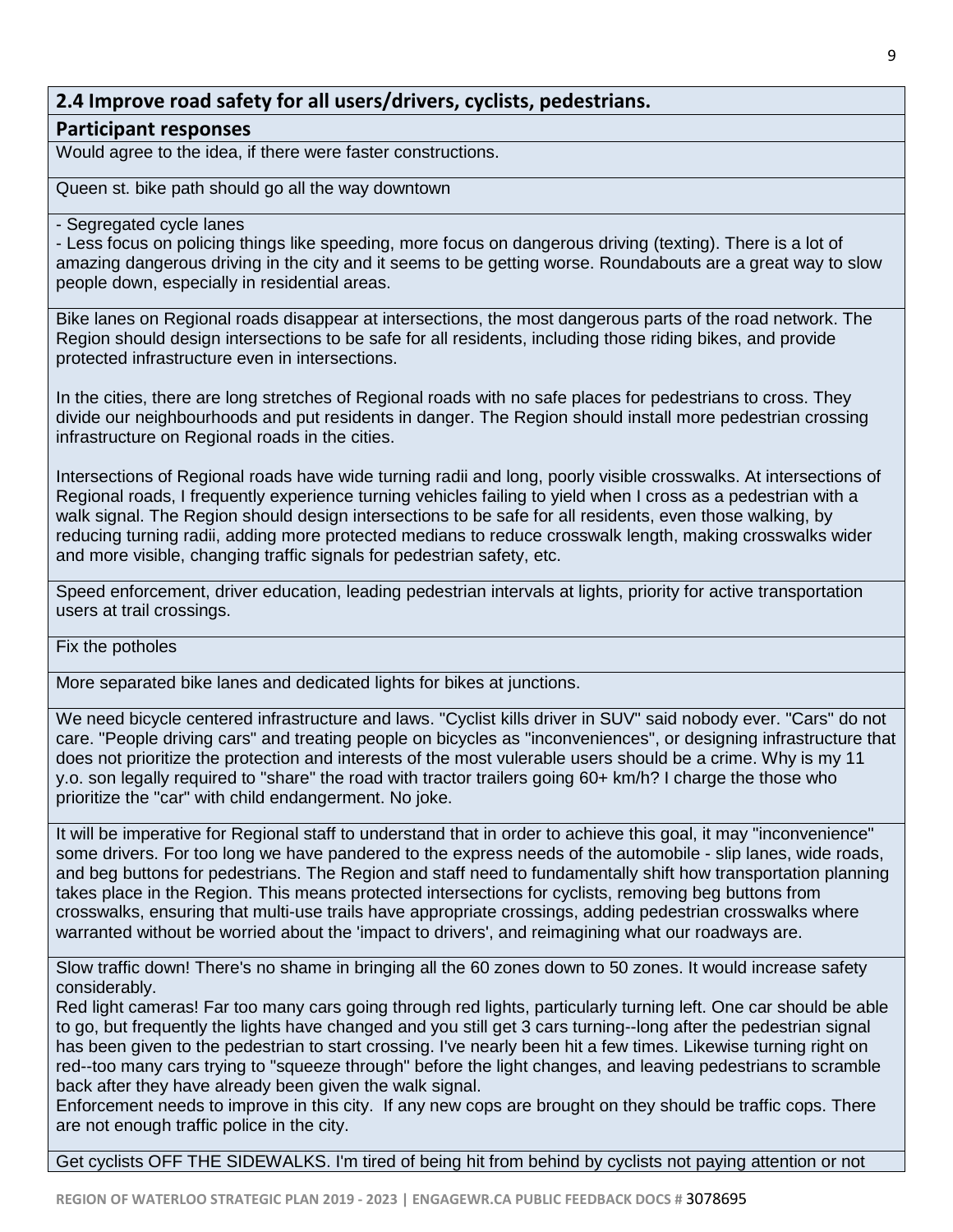giving me any warning that they're coming up behind me.

Need to put in separated bike lanes from vehicles. Cyclists are involved in too many accidents and "close calls". The Region needs to appreciate that cyclists have no protection from a vehicle weighting over a tonne if something happens.

Region needs to consider more signage on streets to remind drivers to watch for cyclists, pedestrians, trains, etc..

Sidewalk up-keep should be a priority

Too many young adults do not obey the rules. I gave seen youth go under the wags for the Ion. If you say something you get sass. Universities must teach respect for the law.

Get rid of the sharrows and develop more dedicated bike lanes

Cyclists and pedestrians are FAR more vulnerable than drivers - their safety needs to be the priority. Roads are already designed with drivers in mind- perhaps one change for drivers would be to design roads so that they are narrower, etc, so that people actually drive the speed limit rather than 10-20 km/h above the posted limit

Encourage bike safety at intersections. Many riders are acting like pedestrians and riding in crosswalks, entering in front of right turning cars. Bike riders have to use sidewalks for safety in places and if they are doing so need to slow down for pedestrians. Continue the good work on bike trails.

New work on King Street in Waterloo is dangerous for pedestrians as cars will veer right into the bike lane. Bollards are needed to protect riders and pedestrians.

It is not currently safe to cross the expressway, except at Lancaster, due to on/off ramps. A dedicated crossing for pedestrians and cyclists should be considered, perhaps at University?

This is so important, and again, an area where the Region has a great opportunity to change the public conversation and to lead positive change in our local transportation culture. Step 1 would be for council (and staff, at council's direction) to make a conscious, decisive and publicly visible shift away from the notion that users share equal responsibility for transportation safety. Simple physics exposes the faulty logic of such a suggestion. Motor vehicles, by virtue of their mass and velocity, pose a far bigger threat to people's safety than any other mode of transport – and that threat extends to all other road users (other motorists, pedestrians and cyclists). The increased risk posed by driving a motor vehicle makes it fair to expect drivers to carry increased responsibility for the safety of all users, but public discourse around these issues in Waterloo Region does not often reflect this fact. Decades of ingrained car culture, supported by tax-funded roads and car-centric land-use planning, have made driving a reflexive activity that most of us (and most North Americans in general) take for granted. Driving is still, for the most part, the most convenient way to get around for Waterloo Region residents. Unsurprisingly, some drivers feel entitled to use the roads with little thought for the needs – not to mention the safety – of non-car users, and can do so with relative impunity (for proof, you need only drive at the posted speed limit on a regional road and count the number of speeding vehicles that pass you). Simply put, the reflexive favouritism of car-driving over other modes has to change if we want to live in a safe, liveable and healthy community. Yes, it is important for cyclists and pedestrians to behave in a safe manner and adhere to the rules of the road. But it is just as important to acknowledge the fact that most of those rules came about because of the risk posed by motor vehicles, and would not be necessary if not for that risk. Western society in general has evolved to a point where we acknowledge that vulnerable minorities need protection. It's time to ramp up our acknowledgement of vulnerable road users (ie. pedestrians and cyclists) as a minority in our community in need of enhanced protection from the risks posed by motor vehicles, through adoption of Vision Zero principles and other measures, such as: increased budgets for active transportation (protected bike lanes, pedestrian priority at busy intersections, etc.), by reallocating funds from roads, if necessary; road and intersection design that discourages speeding and enhances safety for vulnerable users; reduced speed limits in conjunction with expanded police enforcement and greater use of speed and red-light cameras; public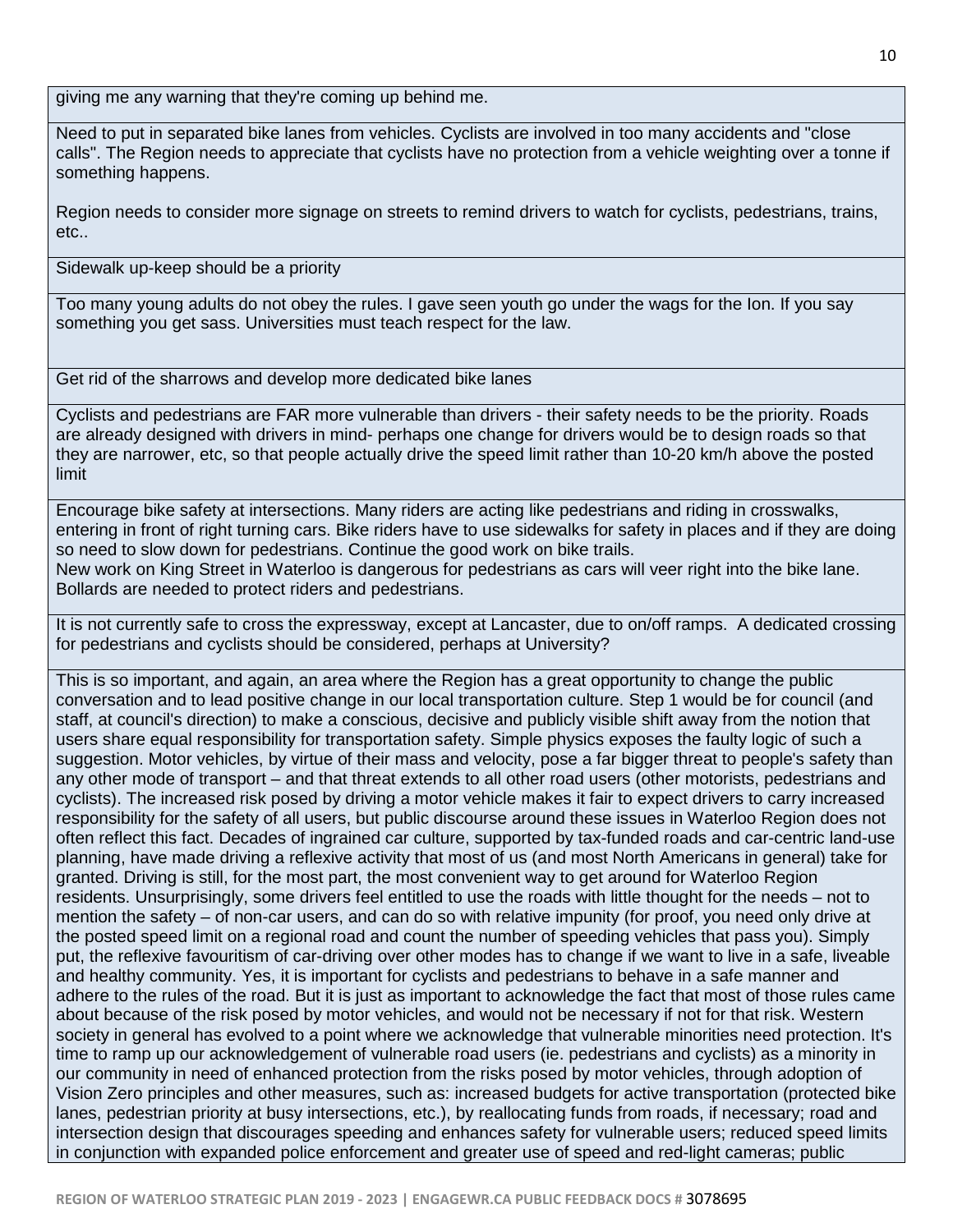education campaigns that acknowledge the danger inherent in driving motor vehicles and highlight the vulnerability of pedestrians and cyclists. At a higher level, the Region (council and senior staff) needs to rethink the way it views transportation in general. Given the urgency of the climate crisis and the increased desire (especially among young people) for more safe, walkable, liveable and sustainable communities, we need to evolve from the traditional engineering view where transportation success was measured by "maximum vehicle throughput." We should come up with a new measure of success, based on moving a maximum number of people with a minimum amount of injuries and deaths, burning of fossil fuels and use of private, singleoccupant vehicles. The region should also move more quickly and decisively to build a credible \*network\* of protected cycling lanes, and, as necessary, bring in an outside consultant to guide the process, since other cities have had great success in building such networks. The region is in a prime position to lead on this, if it chooses to.

Roundabouts should all have the cross walk lights that pedestrians can activate, there have been many times along Ira Needles I have either seen someone, or me personally almost hit a pedestrian at night because they were wearing dark clothing, and when navigating the roundabout with so much going on, these lights will allow all drivers to be fully aware.

I think you are doing what is reasonable here. I'd like to see increased police presence to halt and penalize drivers who violate rules.

I support the construction of multi-use trails, segregated bike lanes and wider sidewalks as a means to improve road safety for all users. Also I would strong recommend the Region re-evaluate how pedestrians and cyclists move across roundabouts and look into making changes to make those crossings safer.

More thought needs to be directed at cyclists and pedestrians navigating roundabouts. Roundabouts work well for cars. Pedestrian scrambles should be introduced to areas such as King Street and University Avenue to reduce pedestrian conflicts with cars.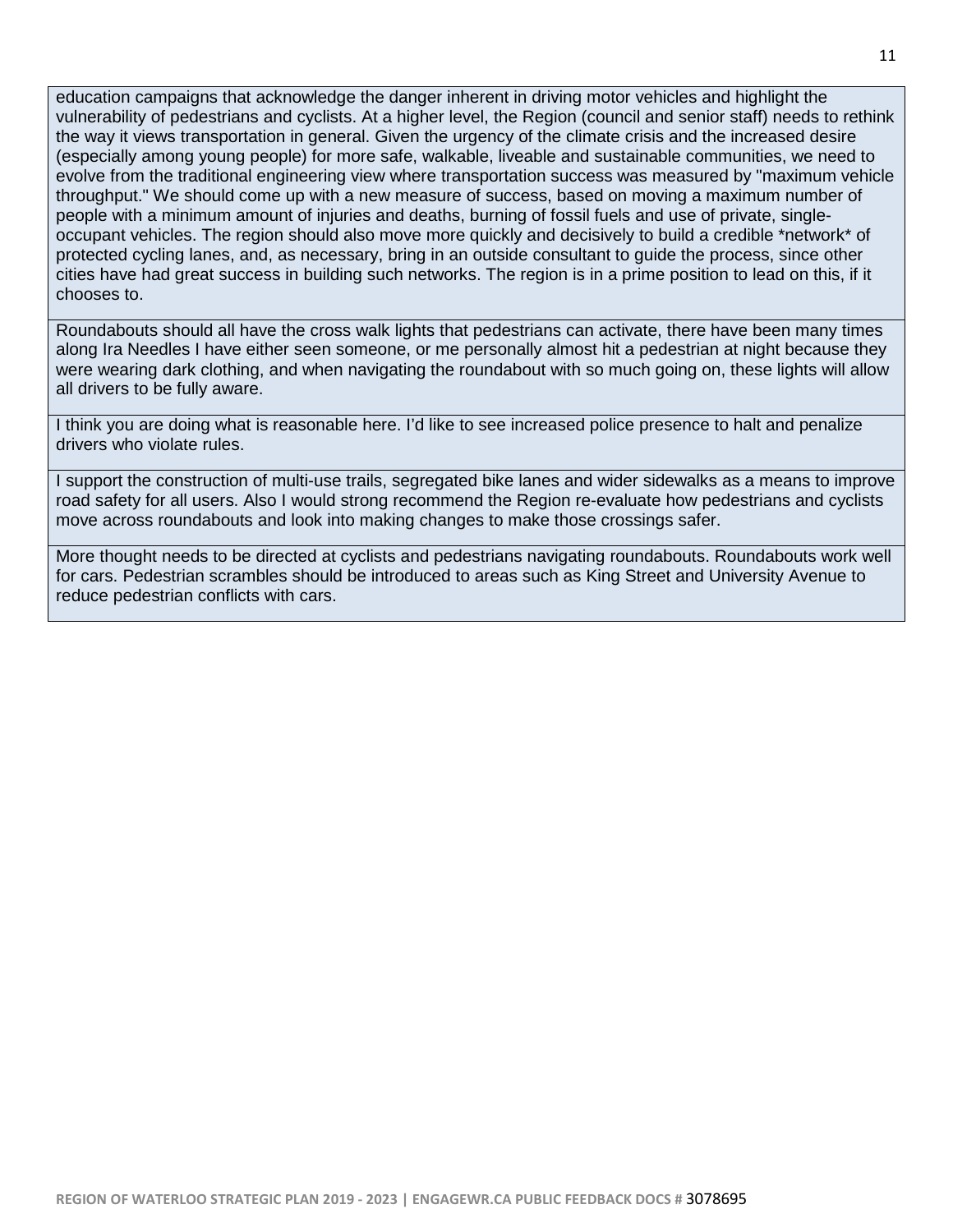

## **Environment and Sustainable Growth**

## **3.1 Become the most environmentally sustainable region in the country.**

#### **Participant responses**

Why isn't composting available to apartment? it's also not at the Downtown kitchener community centre - is it at other community centre sites. Waterloo Public library last I checked didn't even offer recycling bins. Need a Clean and green day to pick up trash.

To do this, you need to greatly improve transit infrastructure for pedestrians and cyclists, and the 401. Follow the lead of the Dutch--they're doing things like making bus shelters green by growing on top of shelters. Plant a lot more trees. There's lots of empty green space that isn't used for sport that could have trees on, including boulevards, cul de sac circles, etc.

subsidize turning parking lots into solar panel-covered spaces.

We get lots of wind in this region--invest in some wind power.

Work on getting rid of the plastic bags in stores and help residents find solutions and alternatives.

Compost pickup at condos, apartments and office buildings needs to come sooner rather than later

To achieve this, we will have to design streets and neighbourhoods so that cars aren't needed - current sprawl simply reinforces the need for a car

It can be good to use other Canadian regions as benchmarks for Waterloo Region. A study of what others are doing may be informative for us. However, in my mind, it is more important for Waterloo Region to achieve (exceed even!) its sustainability targets than to be in competition with other regions. It's a balance question - what will best work to keep our eyes on achieving/exceeding our own sustainability targets in the most meaningful and effective ways possible.

This would make Waterloo Region one of the most desirable places to live in this country for myself.

We need to be both progressive and aggressive with our response to climate change, it's impacts and how to build resiliency within our region. At the moment the biophilic city planning and design principles and strategies appear to be the most comprehensive approach that considers the complexities of achieving resiliency while remaining mindful of all species and systems. Biophilic design among architects and designers acknowledges the power of nature. Biophilic cities are cities that provide close and daily contact with nature, nearby nature, but also seek to foster an awareness of and caring for this nature. Biophilic cities are also sustainable and resilient cities. Achieving the conditions of a biophilic city will go far in helping to foster social and landscape resilience, in the face of climate change, natural disasters and economic uncertainty and various other shocks that cities will face in the future.

I support this lofty objective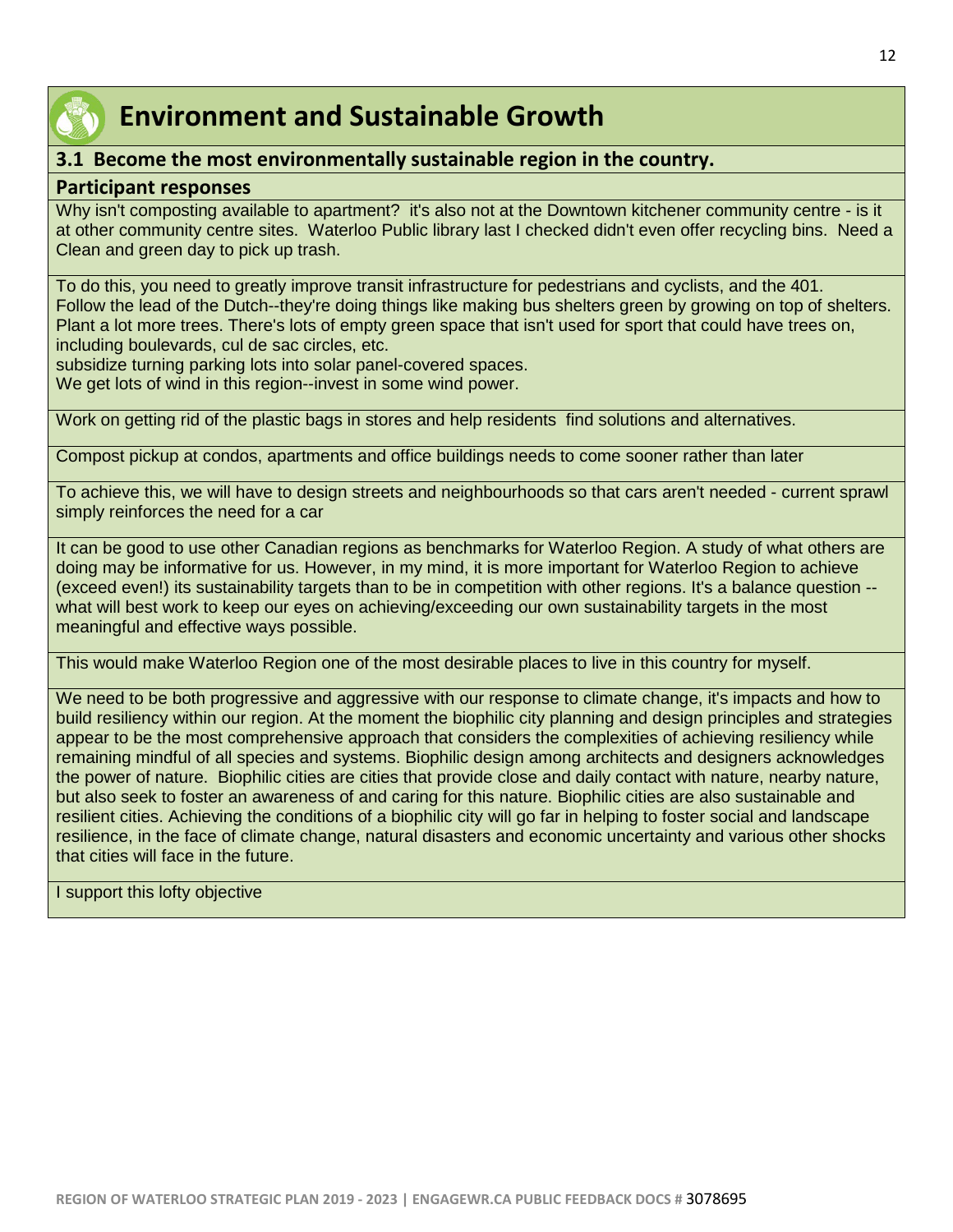### **3.2 Protect the quality and quantity of our water resources.**

#### **Participant responses**

Make sure that proper inspections are done to ensure good water quality.

I believe the region already does an excellent job in this regard, though perhaps more could be done to discourage water waste

Yes! The Region is one member of many human and non-human communities of the Grand River Watershed. No water, no life -- so let's do our best to protect the quality and quantity of the water resources we share (they don't belong just to us).

I am in strong support.

Biophilic city/regional planning addresses points 3.1 through 3.5 inclusive in a fully integrated and comprehensive approach. All of these separate points need to be addressed together in order to achieve true environmental resilience and sustainability - socially, economically and environmentally.

I support this objective

#### **3.3 Reduce greenhouse gas emissions and improve air quality.**

#### **Participant responses**

- Make public transit free for everyone. This is the best way to encourage transit use and take folks off the road.

The region should have a goal of reducing all greenhouse gas use by 2040 at the latest. And until then have goals that should be achieved to wean itself away from fossil fuels. Even by 2020 a certain percentage of region vehicles should be electric

#1 thing is to get cars off the road. This means investing in non-car-related infrastructure and prioritizing pedestrians and cyclists OVER cars. Right now they are obviously subservient to cars in terms of infrastructure. You need to switch that.

The cap and Trade procedure was beneficial to the economy and environment. Make sure that companies that emit gas into the air pay for the new green initiatives in our area.

Electrify the region's fleet

Again, transportation options other than cars is the only way to make significant inroads here -

As part of the global effort to avoid reaching a temperature increase of 1.5 C, we need to embrace and implement renewal energy to reduce GHGs wherever and whenever possible.

This would make Waterloo Region one of the most desirable places to live in this country for myself.

I think that the Region should not just consider reducing corporate emissions but also how it can support and enhance reduced emissions in the broader community (e.g. continued investment in projects/policies such as Ion and Countryside Line)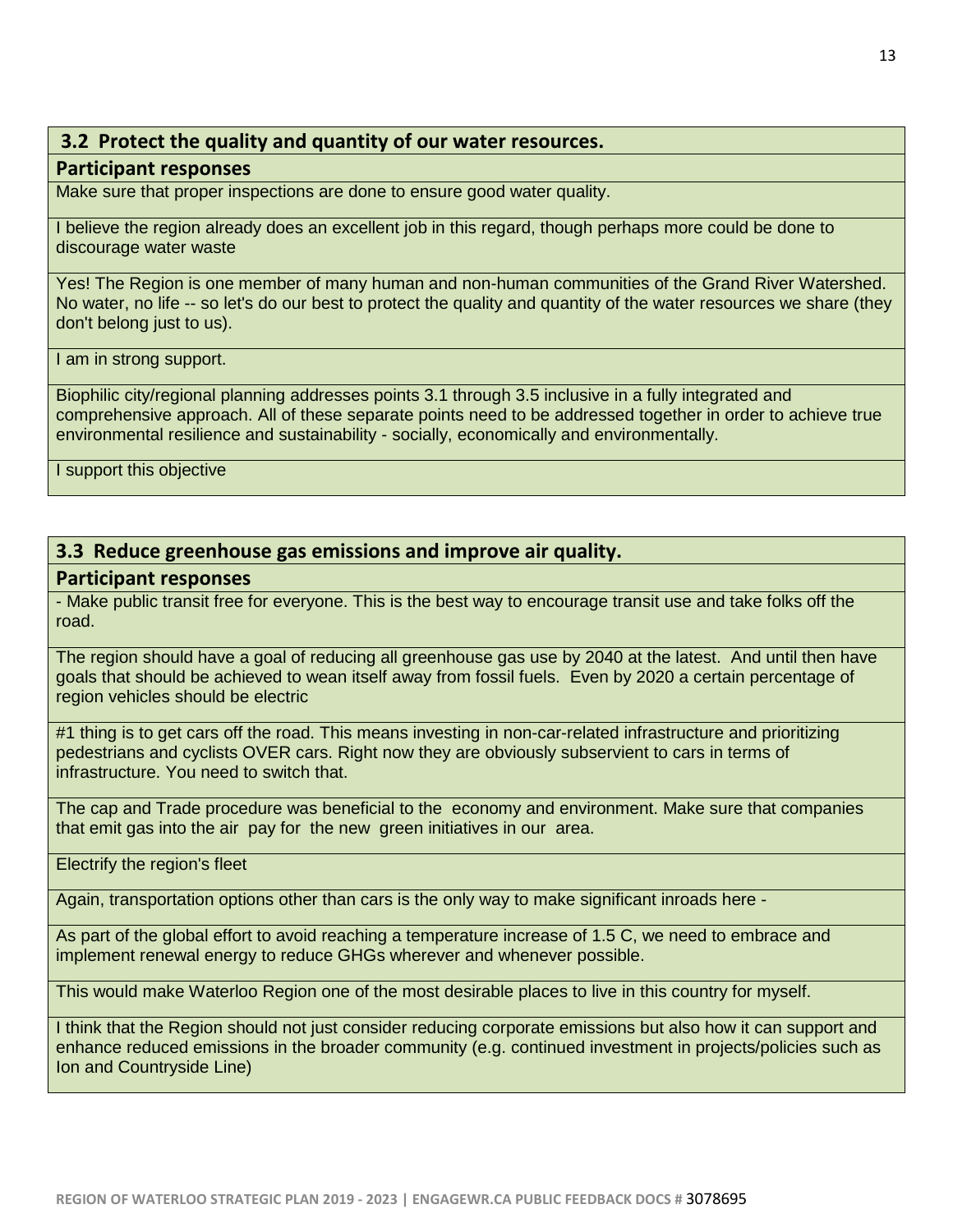## **3.4 Improve the Region of Waterloo's resilience to climate change and /or severe weather. Participant responses**

Region should consider increase storage capacity of stormwater. Can be used for collecting excess rainwater and also to supplement our region's water supply in times of drought.

Make sure the flooding plans are clear and encourage people to take part in the emergency plan.

#### plant more trees

Yes. The Tamarack Institute has been holding webinars for the past 1-2 years in which we have examined case studies of other communities' implementation of multi-sector, multi-actor plans to improve mitigation and adaptation to climate change and develop local (even neighbourhood-based) implementation plans in severe weather. The Region plays a key role -- I'm not sure to what extent regional coordination is already happening.

Adapt as needed and systematically planned for well ahead of time.

In particular, I encourage the Region's Planning, Engineering, Transportation and Facilities divisions to explore ways to do things differently to ensure we are prepared for climate change.

## **3.5 Preserve, protect and enhance green space, agricultural and environmentally sensitive lands, and Regionally owned forests.**

#### **Participant responses**

tree planting was cancelled on Earth day. tree planting offered to neighbourhood groups - why not be more inclusive and open it to everyone. Earth Day activities were few and far between. Again suggest a Clean and green day like London Ontario

What a crock--you're developing the little land we have left and it's going to single family homes. Densify, and stop building new single-family homes in waterloo region. It adds traffic and isn't environmentally friendly means of housing either.

Region needs to protect rural lands from development and focus on densification in our city cores.

Plant many trees since Ford cancelled all the tree planting. Teachers should be encouragjng the students to be part of the process.

Please, please, please keep or put in small pieces of green along the intensification corridor along King Street. Not everyone is able to make the travel (albeit to others a "small" walk) to designated parks away from the core.

Even just a bench, some grass, and a tree would go a long way to preserving the human aspect of our increasingly dehumanizing city.

Region doing a good job here

Yes. Protect and conserve these sensitive and fragile spaces. A mindset and practice of conserving what already exists and providing support for vulnerable spaces under threat is critical. Once a species or space disappears, it is difficult, maybe impossible to bring it back.

This would make Waterloo Region one of the most desirable places to live in this country for myself.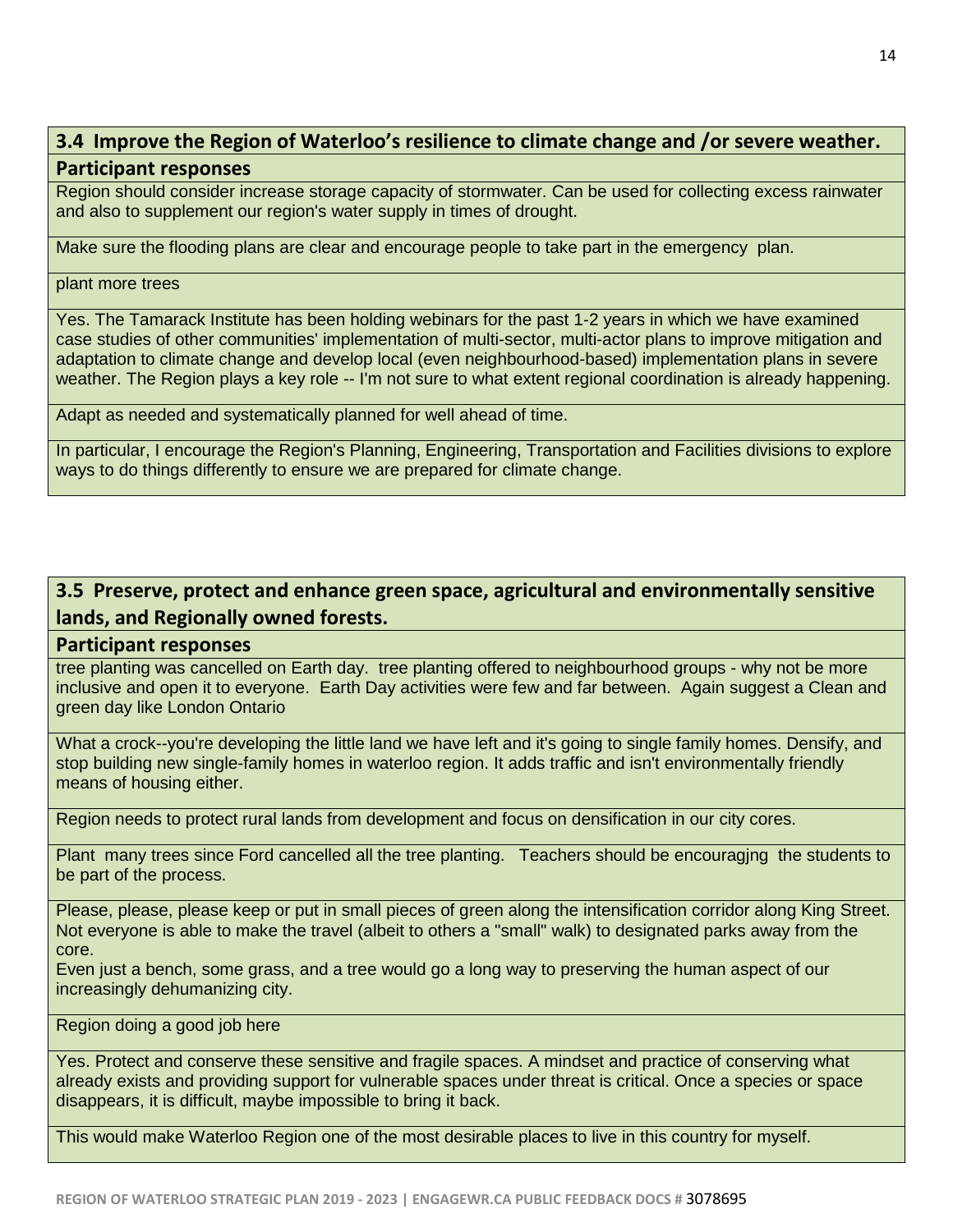Green space, park and open space centered planning will go a long way to address preservation of these lands. Again biophilic city/regional planning would facilitate successful outcomes.

#### HOLD THE LINE!

Densify the core rather than sprawl into the townships.

Consider a ring of medium density around the core to encourage rebuilding from single-family homes to small condo/apt blocks, similar to around the universities.

HOLD THE LINE!

I feel strongly that the Region should continue to uphold the Countryside Line to encourage municipalities to look for ways to grow internally rather than sprawl. I am a little concerned to see that the Countryside Line isn't mentioned specifically in the list of strategic objectives



## **Healthy, Safe and Inclusive Communities**

#### **4.1 Improve child and youth wellbeing in Waterloo Region.**

#### **Participant responses**

more affordable access to youth programs - include the parents into programming at the same time. many programs are far too late in the day for the kids to be functioning properly for school. there is so much high demand for high end sports... more things like basketball, tetherball, outdoor soccer, pick up games that are not registration based. families have to pay for times when they cannot attend and at the same time as parent councils or school functions or other social activities and it is very costly.

Tackle the poverty issue and you will help the children.

Increased full time outreach workers in community centres and schools would be helpful. Cheap or free programming would be good too.

### **4.2 Increase the amount of affordable housing in Waterloo Region.**

#### **Participant responses**

property taxes are going through the roof for many families - the people who own properties are not able to avoid taxes through renting. there should be a residence tax (small) that could compensate for the home owners.

Cities/region should charge fees to developers that do not build affordable housing and use those fees to build affordable housing themselves.

Make sure the affordable housing is fully integrated in a community so everyone feels part of the solution.

This is desperately needed. We need much stronger minimum requirements on all developments, whether greenfield or infill

Let's avoid Waterloo Region to go through a gentrification process too far. If I were to get a new lease now in the uptown core, I would face a rent increase of approx. 70% compared to the lease I signed in 2015. This cannot be sustainable and will push out people with lower incomes, including students like myself. Let's focus on 2-3-4 story buildings, Triplexes, Quadruples on a wider scale in more places of the city, rather than 15 stories just in the downtown cores.

The inclusion of affordable housing into our social fabric in every corner of our city is of utmost importance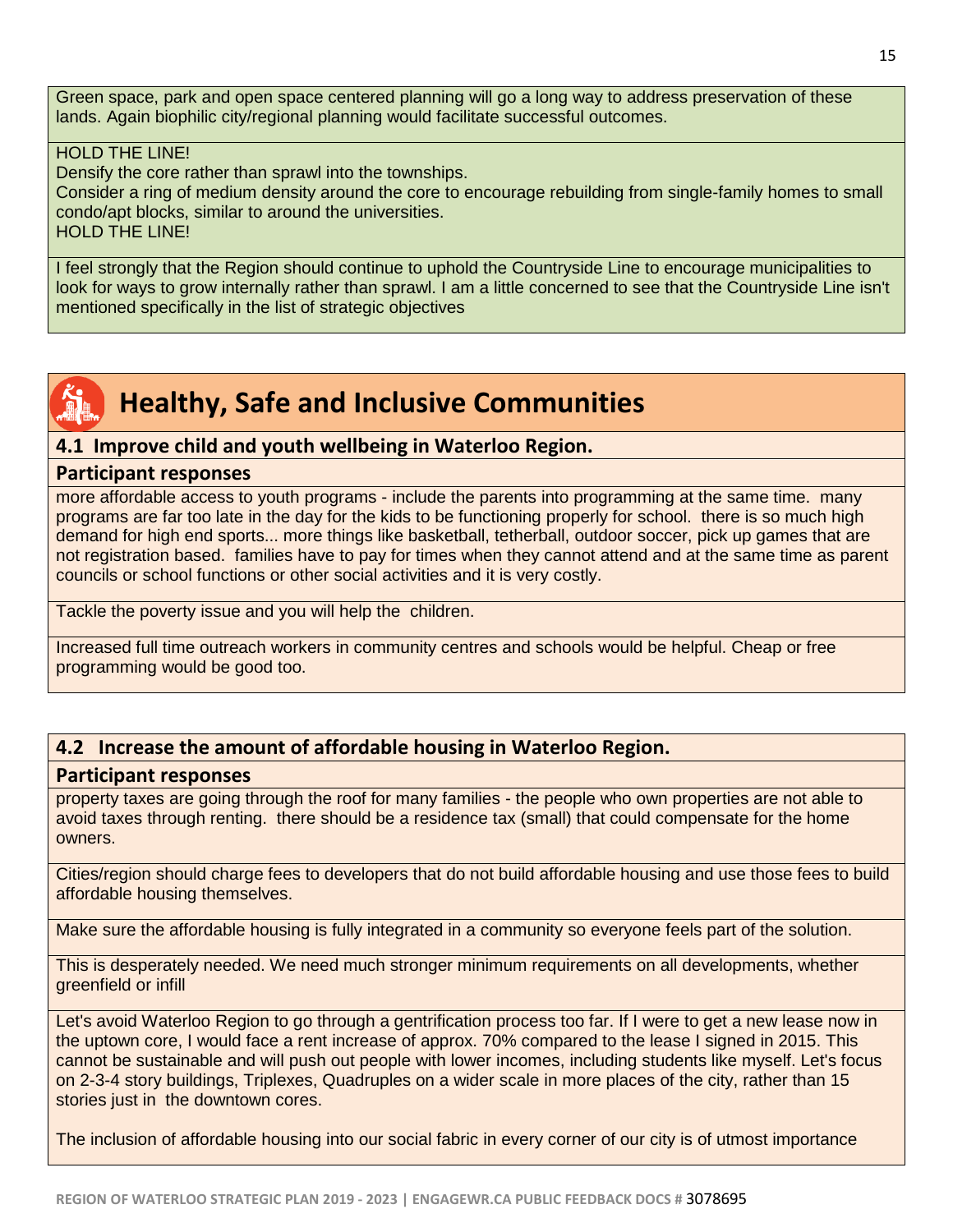Getting a permit each year for rental properties is a big deterrent to new investments. This should somehow be limited to "student Housing". Like any other city, it should be land lords responsibility to provide reasonable living accomodation that complies with the city bylaws.

Densification of the downtown core with concessions from developers to provide a % of each project for affected demographics.

I am stunned at how much rent is and yet landlords are more abusive, less attentive, more biased (racist sexist homophobic) than ever before. They charge more for providing less. We need gate more affordable and coop housing.

## **4.3 Develop and implement upstream prevention approaches to improve health and wellbeing.**

#### **Participant responses**

have the region represent the community. government employees do not represent the community. their wages are out of line with the rest of the community sector - guaranteed pay raises for office jobs is ridiculous. have the government employees hold their meetings in the community centers and not council chambers - you will have a more inclusive environment. people feel intimidated to come to those facilities

Continue funding Wellbeing Waterloo Region. Conduct more neighborhood-focused inclusion events.

Help families improve their physical well being through being active. Many poor families can not afford swimming, dance or sports. The costs are way too much for the average family so food and housing suffers to afford the activities.

Not sure what this means - if you want meaningful input from people you need to avoid jargon, give real life examples.

Yes more online and more outreach

### **4.4 Enhance community safety and crime prevention.**

#### **Participant responses**

more community outreach is needed. the idea of pick up games and activities only supports community. there is not so much of divide of activities and participants if everyone can be included. affordable transportation and accessible transportation will also help. more drop in areas for youth and families. have more supports for families like daycare, food preparation-nutrition support, job supports, housing opportunities, incorporate seniors and youth activities together to build community responsibility.

More citizen intervention and policing. Work with the police to develop programs to stop drugs, alcohol abuse and petty crimes. The crime in our region seems to have increased or maybe the reporting is more but I do not like the trends for young families.

I don't think crime is a serious problem in our community, though more social and health care resources need to be dedicated to address opioid crisis,

One death is too many especially if it could be saved. As university students population has grown, its important that the student / teachers walking tracks to be totally isolated & protected from traffic. We expose too many students & teachers to high risk of accidents that are totally preventable with better planning.

Online reporting for minor safety and crime issues. Enhanced response to trivial crimes like rifling through cars -- no response and no consequences could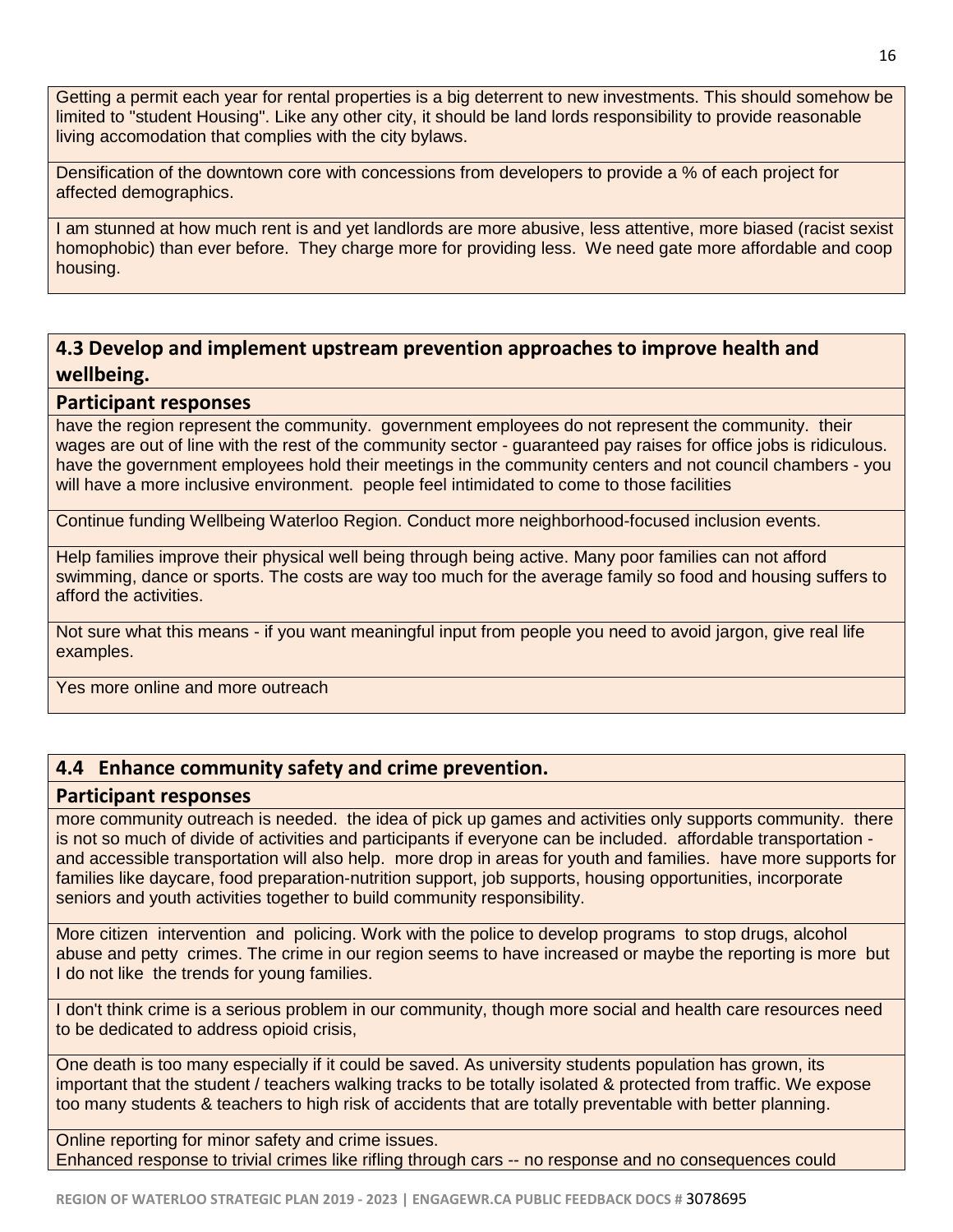embolden thieves to start trying house doors or respond aggressively to resident confrontation. This seriously frightens us.

Plow sidewalks on regional roads.

Biggest thing is hiring full time people to do outreach. More inclusion and presence and invitation to youth and distressed neighbourhoods will prevent crime

## **Responsive and Engaging Public Service**

## **5.1 Enhance opportunities for public engagement, input and involvement in Regional decision making.**

#### **Participant responses**

Online tools like this survey are very useful

Beyond citizen engagement, what types of due diligence go into making large transformational business and technology decisions? Where does the region seek information/advice, how do you validate vendor claims? the cost of poor decision making can be enormous, how do you seek out new information and then validate it for bias?

## **5.2 Provide excellent citizen-centered services that enhance service quality / satisfaction and inspire trust and confidence in regional government services.**

#### **Participant responses**

Cyber security, as the region shifts to the cloud and digital programs, payment and services how are you ensuring our data is safe? Are you engaging with any prominent research organizations to learn best practices, new approaches and validate your assumptions with unbiased research?

Grand River Transit is increasing the fares in September. No one can tell me how much the new fares will be. No one can even tell me who to contact. There needs to be greater accessibility to information. How does the Region expect people to plan their budget without this information? Please explain why the Region does not know what the bus fares will be in about 1 month's time.

## **5.3 Attract, support and retain skilled, engaged and diverse employees.**

#### **Participant responses**

Use evidence based research to improve HR policies, particularly regarding flex-hours, working from home, and vacation days, all of which are vital for employee engagement. Improving these items in particular will attract the high-level talent that currently turns to private (tech) sector over public because of the better work/life balance offered there.

I read a Gartner report that said talent shortages are putting organizations at risk for security breaches. As you bring in new and emerging technologies, how do city staff gather information to make informed decisions, do you have the right skills in house to meet the changing needs of the business and rapid evolution of technology?